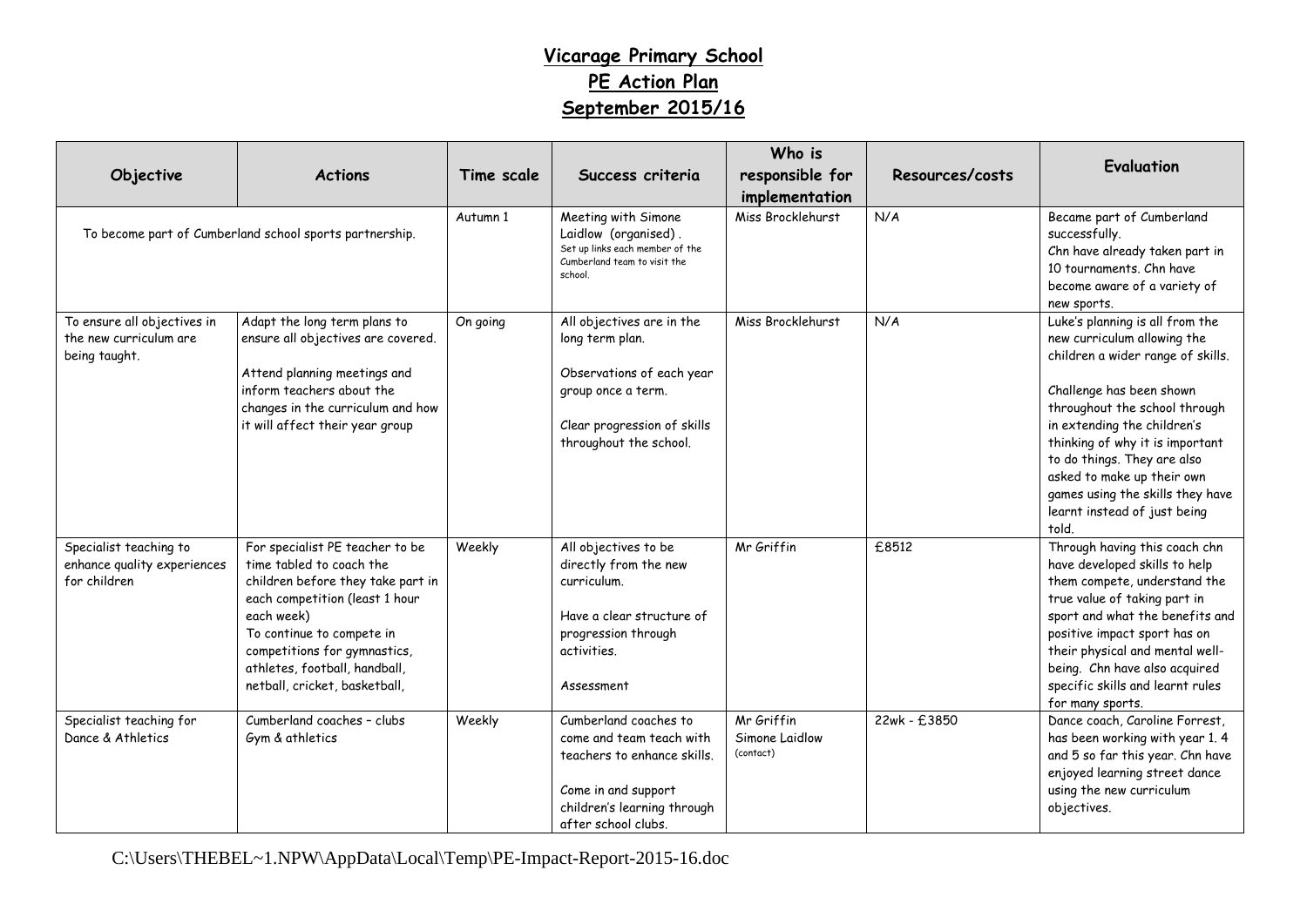| Further support for class<br>teaching<br>Further support for SEN<br>teaching                                                                                                                 | CPD T & EAs- Dance Gym                                                                                                                                             | Summer | <b>Insets</b><br>Through inset feedback<br>teachers will have a better<br>understand of what key<br>skills they need to teach<br>and how they can teach it.                                                           | Miss Brocklehurst<br>Simone Laidlow<br><b>Steve Peaty</b> | £500                                                                                         | NQT's have been sent on dance<br>and gym courses. Observations<br>have been booked to see how<br>these course have implemented<br>in lessons.<br>Caroline Forrest has been team<br>teaching with teachers to<br>extend knowledge.<br>Roxy has been sent on dance<br>courses. The SEN chn are now<br>accessing a more structured<br>progression of dance to match<br>all their abilities. |
|----------------------------------------------------------------------------------------------------------------------------------------------------------------------------------------------|--------------------------------------------------------------------------------------------------------------------------------------------------------------------|--------|-----------------------------------------------------------------------------------------------------------------------------------------------------------------------------------------------------------------------|-----------------------------------------------------------|----------------------------------------------------------------------------------------------|------------------------------------------------------------------------------------------------------------------------------------------------------------------------------------------------------------------------------------------------------------------------------------------------------------------------------------------------------------------------------------------|
| Enhanced planning to enrich<br>curriculum                                                                                                                                                    | Planning - dance<br>Gym                                                                                                                                            | Summer | Planning to be monitored<br>termly by subject co-<br>ordinator.<br>Verbal feedback given to<br>year leaders on planning.<br>Make sure LO's are<br>directly linked to the new<br>curriculum.                           | Miss Brocklehurst                                         | N/A                                                                                          |                                                                                                                                                                                                                                                                                                                                                                                          |
| <b>Active lives</b>                                                                                                                                                                          | Lunchtime activities<br>Parents                                                                                                                                    | Summer | Have parents in for a<br>training sessions.<br>healthy living<br>skill based games<br>encouragement                                                                                                                   | Miss Brocklehurst<br>Micky                                | £500                                                                                         | Learning mentors have initiated<br>clubs to children to bond<br>through sport. Working well to<br>increase confidence in low self<br>esteem chn.                                                                                                                                                                                                                                         |
| For every Key Stage to be<br>able to compete in various<br>sporting competitions -<br>gymnastics, athletes,<br>football, handball, netball,<br>cricket, basketball,<br>And have more success | To decide what competitions we<br>will enter at the beginning of the<br>year.<br>EAs and teachers to be released<br>to coach competition children in<br>afternoons | Summer | I will see a high level of<br>child participation in all<br>competitive sports<br>offered.<br>I will see children's<br>understand of tactics and<br>skills progressed through<br>coaching with specialist<br>teacher. | Miss Brocklehurst<br>Mr Griffin<br>Akik                   | Specialist coaches to run<br>team clubs<br>Term 3-4 10 weeksf. 400<br>Term 5-6 10 weeks £400 | Cumberland have provided a<br>variety of tournaments for all<br>key stages.<br>Cheerleading competition - 2nd<br>in Cumberland partnership.<br>Mini olympics - KS1<br>Football league -<br>(boys) currently 2nd<br>(girls) currently 4 <sup>th</sup><br>Cricket tournament - 2 <sup>nd</sup> in<br>Cumberland partnership.<br>Mini Olympics - KS2 booked                                 |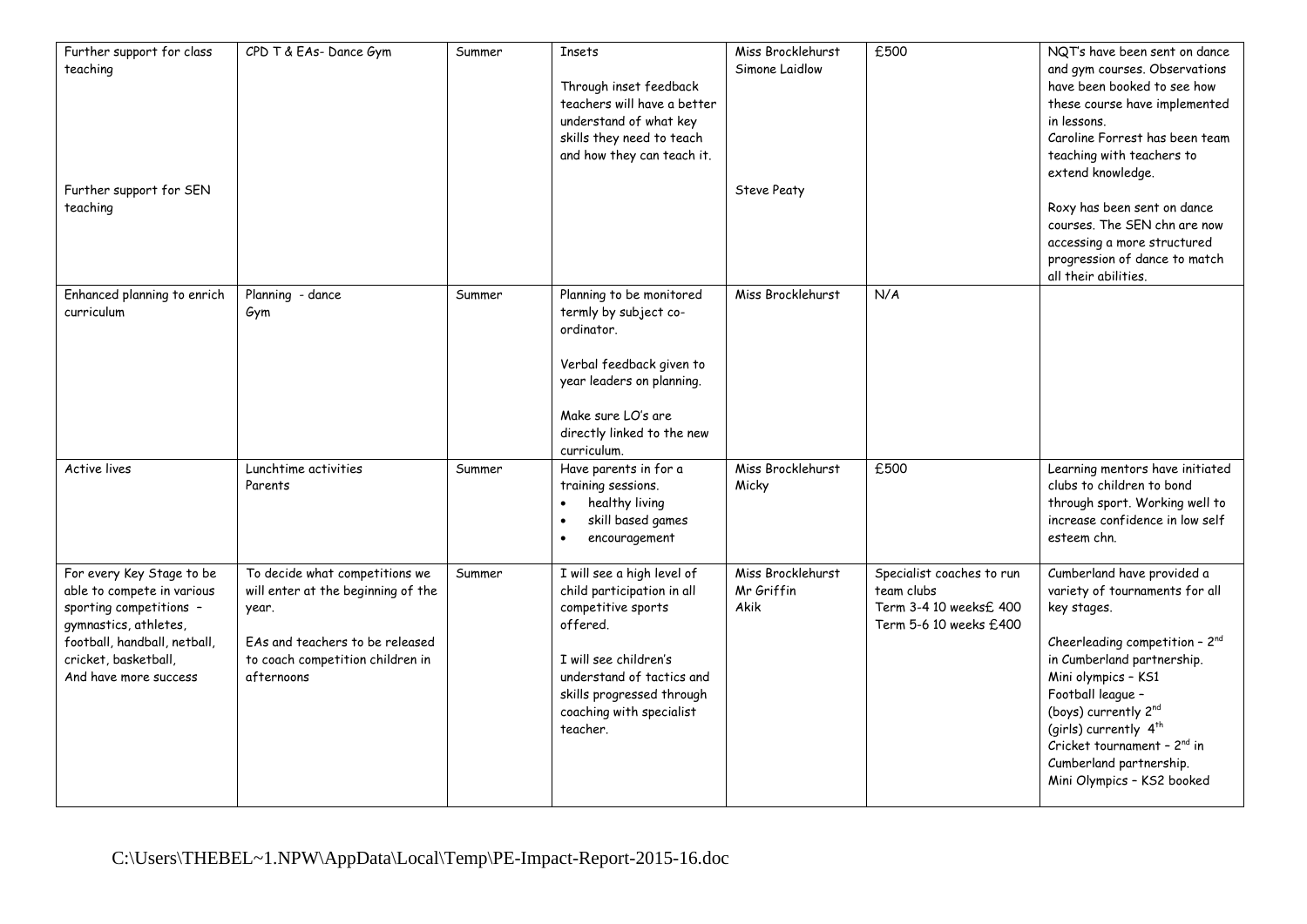| To ensure good teaching of<br>athletics                                      | Inset for each phase lead by<br>specialist teacher<br>Foundation and KS1 - basic skills<br>- throwing and running<br>LKS2 - developing control and<br>key skills to be taught for<br>different athletic events<br>UKS2 - progression of skills for<br>children to develop greater<br>control different athletic | Summer | I will see lessons that are<br>fully and appropriately<br>resourced for each class,<br>year group and key stage<br>regards of how many years<br>are teaching the same<br>objective | Miss Brocklehurst               | £1500                                                                  | Dance Inset to be lead by<br>Laura, Luke and Roxy in the pipe<br>line for Term 5/6.<br>Impact from inset should allow<br>the children to follow a<br>progression of moves to become<br>a full performance for the<br>children to perform to each<br>other at the end of the term. |
|------------------------------------------------------------------------------|-----------------------------------------------------------------------------------------------------------------------------------------------------------------------------------------------------------------------------------------------------------------------------------------------------------------|--------|------------------------------------------------------------------------------------------------------------------------------------------------------------------------------------|---------------------------------|------------------------------------------------------------------------|-----------------------------------------------------------------------------------------------------------------------------------------------------------------------------------------------------------------------------------------------------------------------------------|
|                                                                              | events<br>Teachers have the opportunity<br>to observe good/outstanding<br>teaching of athletics                                                                                                                                                                                                                 |        |                                                                                                                                                                                    |                                 | Supply cover £300                                                      | Caroline Forest has been in for<br>Dance CPD with y1, y4 and y5.<br>Planned for Y6 in term 6.<br>Children loved experiencing new<br>styles of dance being able to<br>link moves through different<br>ways.                                                                        |
|                                                                              | Audit resources with specialist<br>teacher and order new<br>equipment where needed.                                                                                                                                                                                                                             | Summer | I will see lessons that are<br>fully and appropriately<br>resourced for each class,<br>year group and key stage<br>regards of how many years<br>are teaching the same<br>objective | Miss Brocklehurst               | Resources f. 1000                                                      | Resources audited twice this<br>year so far. Equipment has been<br>bought for the children to<br>access through playground and<br>lessons.                                                                                                                                        |
|                                                                              | Specialist teacher to<br>model/team teach focusing on<br>how to use new school field<br>resources effectively to key<br>teachers in each phase                                                                                                                                                                  | Summer | I will see good lessons<br>being taught on the school<br>field                                                                                                                     | Miss Brocklehurst<br>Mr Griffin | Specialist teacher to<br>model to key teachers in<br>each phase £ 1000 |                                                                                                                                                                                                                                                                                   |
|                                                                              | Run an athletics club where for<br>the G and T badges where they<br>work towards badges                                                                                                                                                                                                                         | Summer | G and T children will<br>develop the skills to earn<br>the badges                                                                                                                  | Miss Brocklehurst               | Specialist teacher<br>Term 5-6 - 13 weeks £520                         | Coach booked in for KS2<br>through Cumberland. Talked to<br>the G&T children to get a feel<br>and they are excited.                                                                                                                                                               |
| To encourage pride in the<br>element of competition and<br>receiving awards. | Sports day.<br>Phases compete against each<br>other according to the school<br>team colours.                                                                                                                                                                                                                    | Summer | All children will feel a<br>sense of pride when<br>receiving an award for<br>trying their best.                                                                                    | Miss Brocklehurst               | £600                                                                   | Sports Days booked. Medals<br>ordered.                                                                                                                                                                                                                                            |
|                                                                              | Inner school sports.<br>Year groups use the skills they<br>have learnt in class sessions to<br>compete against each other.                                                                                                                                                                                      | Termly |                                                                                                                                                                                    |                                 |                                                                        |                                                                                                                                                                                                                                                                                   |
|                                                                              | Intra school sport.                                                                                                                                                                                                                                                                                             |        |                                                                                                                                                                                    |                                 |                                                                        |                                                                                                                                                                                                                                                                                   |

C:\Users\THEBEL~1.NPW\AppData\Local\Temp\PE-Impact-Report-2015-16.doc